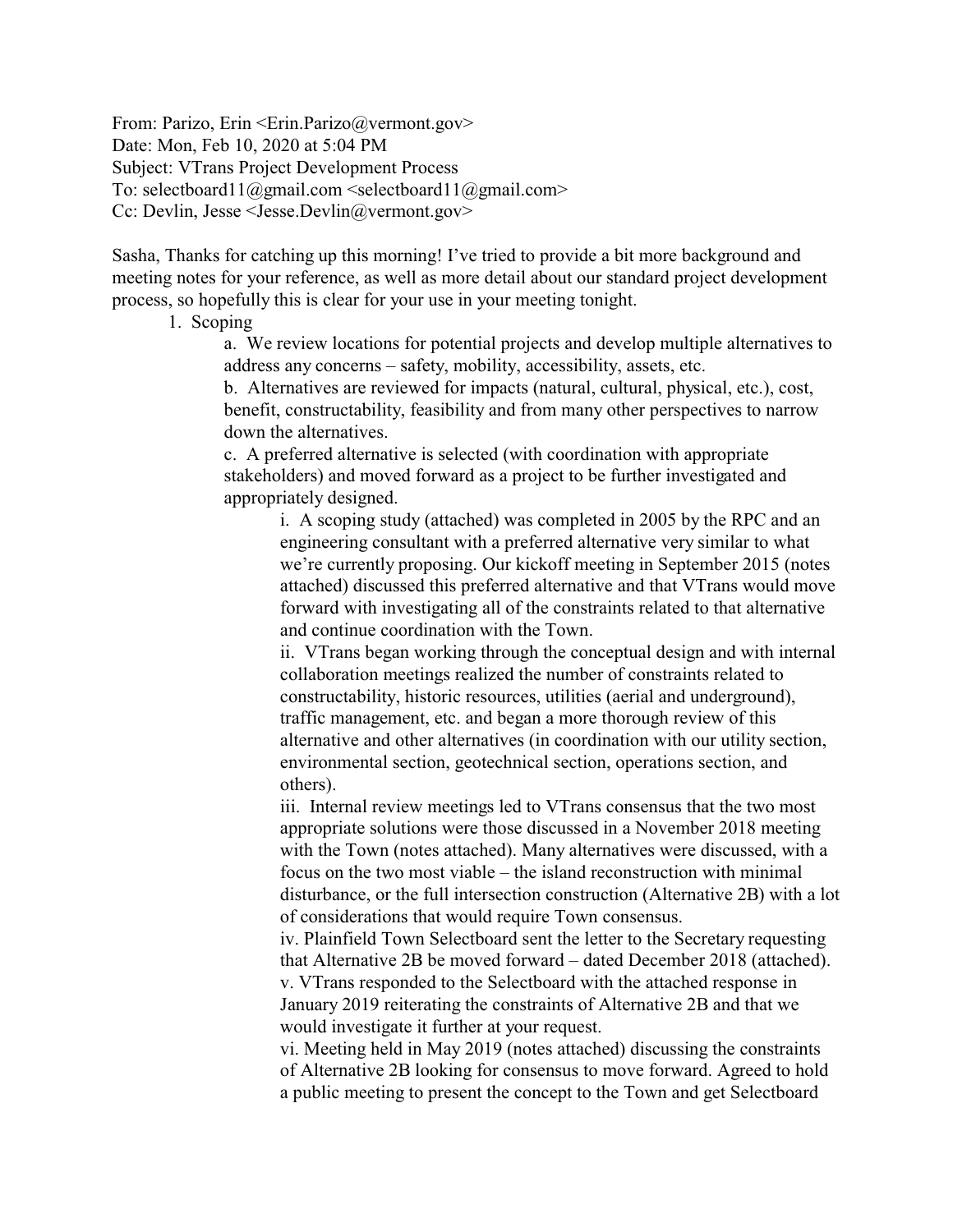endorsement.

2. Conceptual Design (~25% design plans)

a. With a preferred alternative determined, VTrans moves forward with additional data collection (traffic volumes, historic/natural resources, subsurface investigation, utility information, etc.) to inform a conceptual level set of plans.

i. This is roughly where we are now, though without Selectboard endorsement of the preferred alternative we've slowed progress to come to an agreement before continuing to spend federal funding.

b. During Conceptual design, the plans are drafted up and additional thought is given to the design of the improvements with respect to the local/state/national standards, but also with respect to the local context and impacts of the design.

c. Collaboration meetings are held with necessary stakeholders (Town, RPC, Agency environmental/geotechnical/utilities/operations/maintenance/construction, other State Agencies, etc.) to determine impacts from the project and mitigation measures are decided upon and put into place in future plan sets.

2. Preliminary Design (~60% design plans)

a. Preliminary design typically includes the development of a Transportation Management Plan, a Risk Register, and updated plans to incorporate any changes since the Conceptual design, along more detailed engineering design information.

B. Utility relocations (if needed) are defined during this phase and new utility locations are determined – this includes aerial and underground utilities, both municipally and privately owned.

c. Permitting process is initiated during this phase to apply for and obtain any state or local permits required.

3. Right of Way Process

a. Once the plans and impacts of the project are well defined, this is initiated within VTrans and in collaboration with the Town to define, appraise, and acquire all ROW needs for the improvements. This involves detailed coordination between Agency ROW agents and land owners.

4. Final Design (~85% design plans)

a. With all ROW agreements in place, the plans move into a final design phase for additional engineering detail and a draft of other contract language and special provisions. b. Developing more detail within the contract language and special provisions includes flexibility for working hour restrictions, seasonal restrictions, and other helpful language that can be modified based on the project requirements and collaboration between the Agency and the Town.

i. Some common language includes day/month/hour restrictions if feasible, requirements for the contractor to hold a pre-construction public meeting to ensure the public knows what to expect, requirements for a pre-closure meeting before any roads are closed to be sure all emergency services, residents, school systems, etc. know what to expect during the closure period and other requirements as needed.

6. Contract Plans (100%) and Advertisement

a. The plans are advertised, the low bid is reviewed (accepted/rejected) and a contract is awarded.